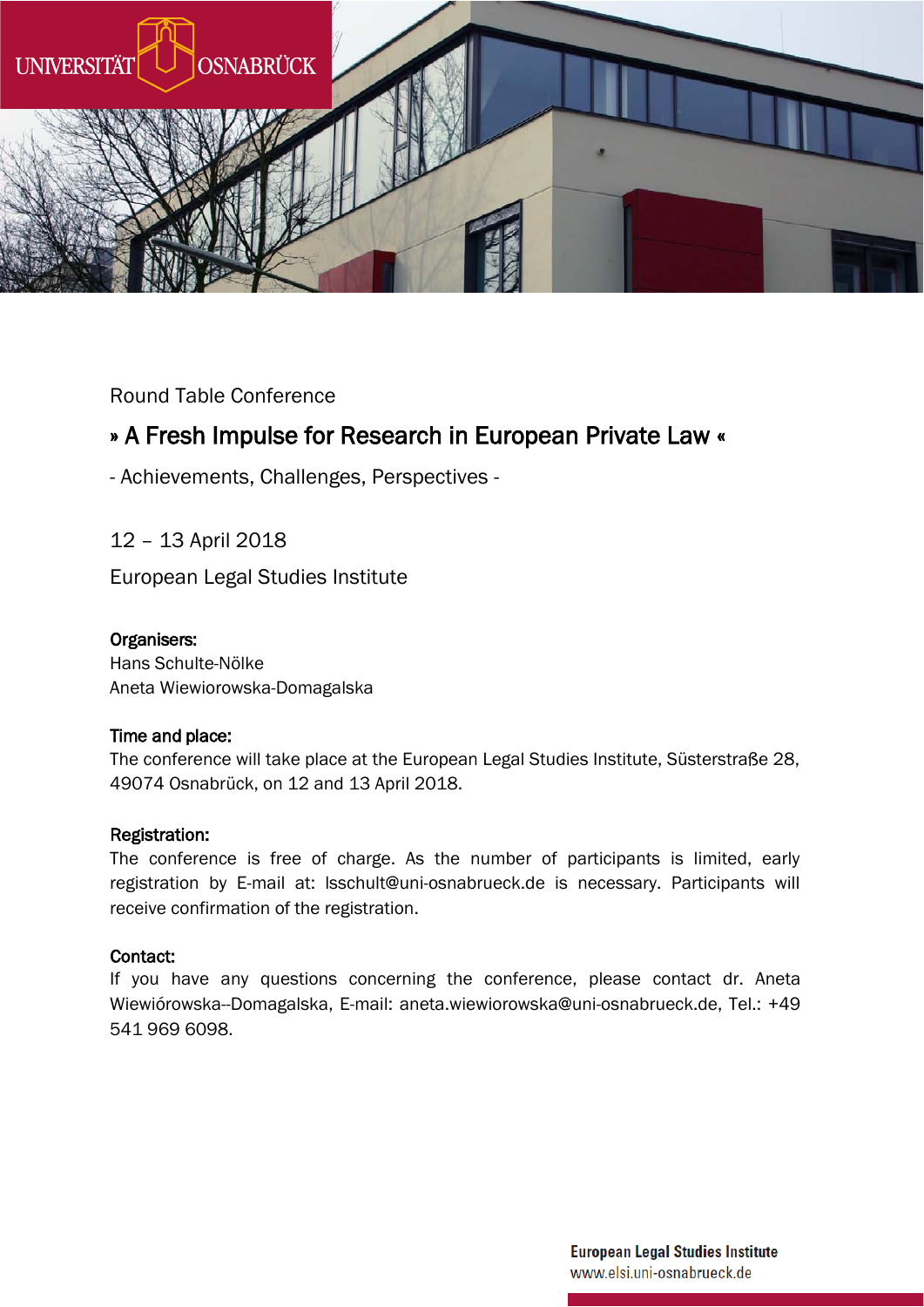

# Thursday, April 12, 2018

| 14:30 | Arrival, Coffee                                                                             |
|-------|---------------------------------------------------------------------------------------------|
| 15.00 | Welcome words                                                                               |
| 15.15 | European Private Law and Digitalisation<br>Christoph Busch<br>Fryderyk Zoll<br>André Jansen |
| 16.30 | Coffee                                                                                      |
| 17.00 | European Property Law                                                                       |
|       | Christian von Bar<br>Sjef van Erp<br>Steven Bartels                                         |
| 18:30 | End of the first conference day                                                             |

19:15 Dinner

## Friday, April 13, 2018

| 09:30 | <b>Coffee, Library Tour</b>                                                                                                         |
|-------|-------------------------------------------------------------------------------------------------------------------------------------|
| 10:00 | EU Primary Law and National Private Law                                                                                             |
|       | Arthur Hartkamp<br>$\bullet$<br>Réka Somssich<br>$\bullet$<br>Carla Sieburgh<br>$\bullet$<br>Anna Beckers<br>$\bullet$              |
| 12:30 | Lunch                                                                                                                               |
| 13.15 | Round Table Discussion: Research Desiderates for European Private Law                                                               |
|       | Keynote Addresses:<br>Thomas Wilhelmsson<br>Hugh Beale<br>$\bullet$<br>Mary-Rose McGuire<br>$\bullet$<br>André Janssen<br>$\bullet$ |
| 15:30 | Coffee and end of the conference                                                                                                    |